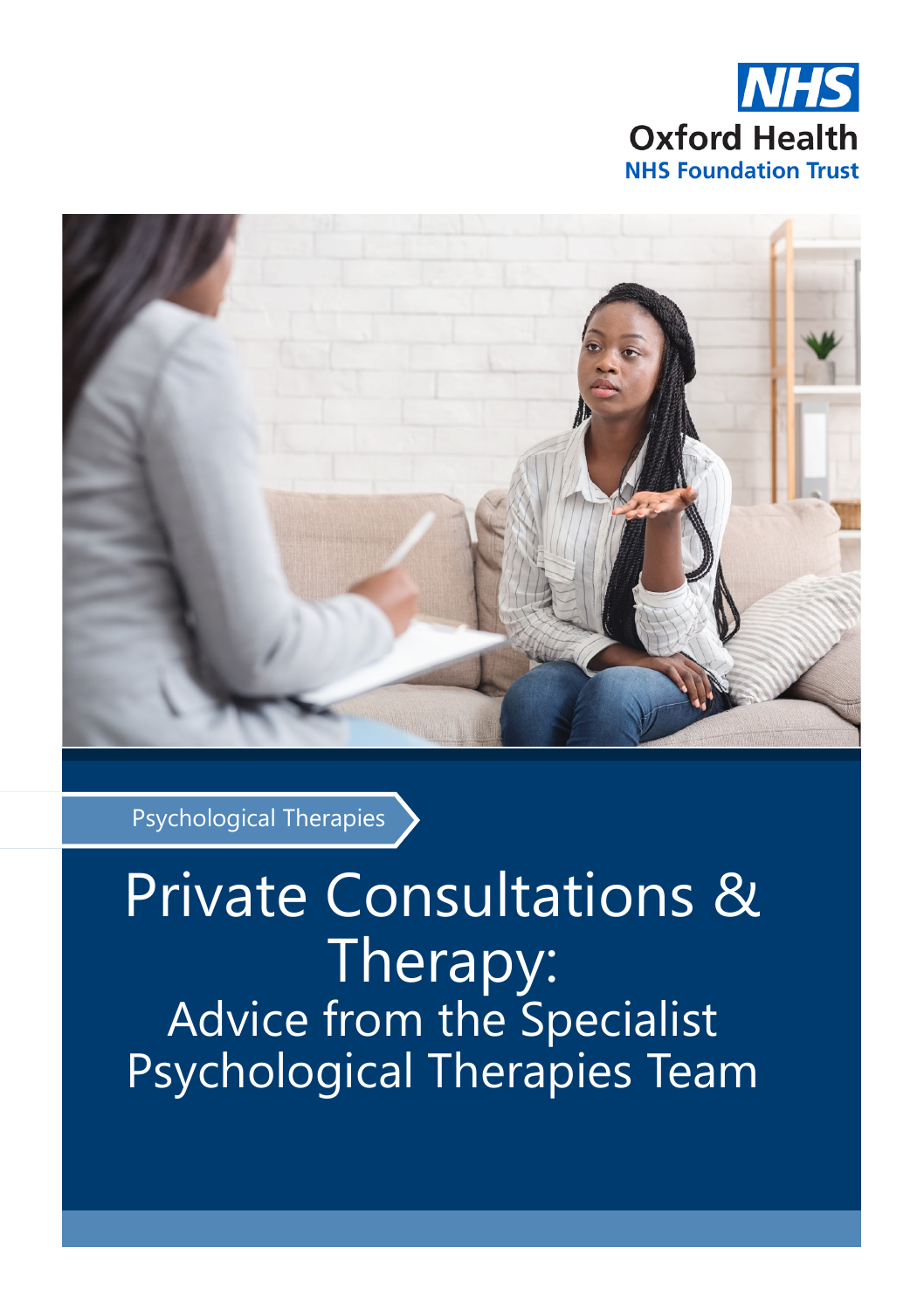## Accessing Private Therapy

This leaflet provides information about how to arrange private psychological therapy for yourself, a relative or a friend, if you wish to do this.

The following information is designed to support you with choosing a private therapist, and to enable you to make an informed decision about your care.

We hope you will understand that as NHS Trust employees we are unable to make personal recommendations to private therapists. If you have made a request to see one of our staff privately we are unable to sanction this through our service.

We thought it would be helpful to provide you with a list of accredited professional bodies which you can contact for information, or view their list of accredited therapists. Many of these organisations will allow you to locate a therapist through their website or members' register and may specify types of difficulties that they are able to help you with.

If you have already been assessed by an NHS therapist, or if you are currently seeing an NHS mental health professional for treatment, and you wish to seek private therapy, we would encourage you to discuss this with the relevant NHS professional.

We do not advise accessing two forms of therapy at any one time, as this can be complicated and overwhelming.

If you are interested in accessing private support and are on our waiting list for therapy, we would encourage you to contact the team by calling 01865 901620.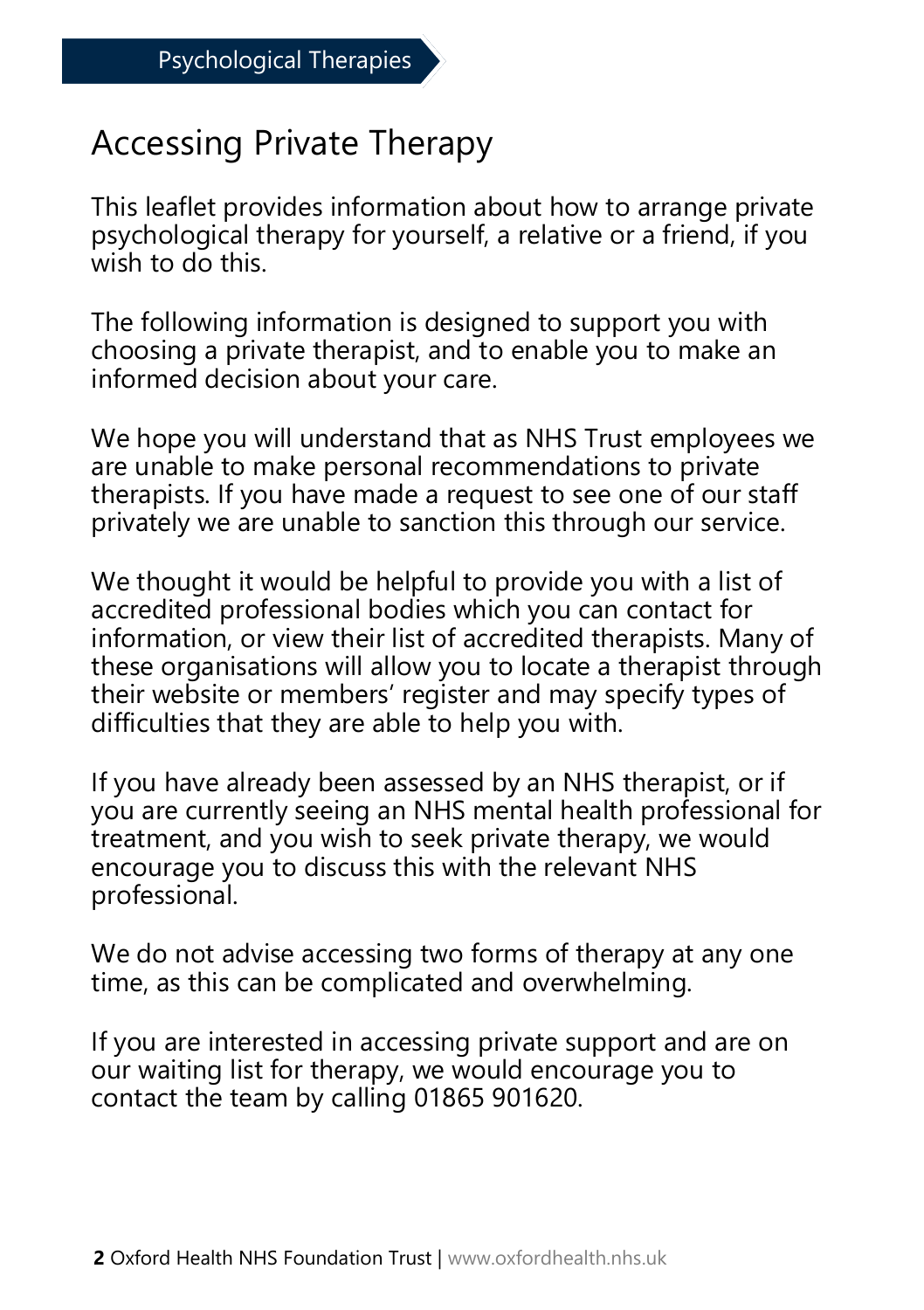## Things to think about when looking for a therapist

- Make sure you know the qualifications and professional background of anyone you might want to see as your therapist. Check with the professional body register to see if they are an **accredited** member. Anyone can be affiliated, but **only a qualified therapist will be accredited or a fully registered member.**
- Ask for a consultation to see whether you fit with the therapist, or their style of therapy, before agreeing to the full course of therapy.
- Ask about frequency of sessions, cost, length of therapy and what you might address within the therapy.
- Does the problem you wish to address require you to have help from a wider range of professionals? In such cases, a referral to an NHS multi-professional team or service may be more appropriate. Information about local NHS services can be found at: [https://](https://www.oxfordhealth.nhs.uk/publication/adult/) [www.oxfordhealth.nhs.uk/publication/adult/](https://www.oxfordhealth.nhs.uk/publication/adult/) .

For more information about different types of therapies available for various mental health difficulties, please visit: [https://www.mind.org.uk/information](https://www.mind.org.uk/information-support/guides-to-support-and-services/)-support/guides-tosupport-and-[services/](https://www.mind.org.uk/information-support/guides-to-support-and-services/)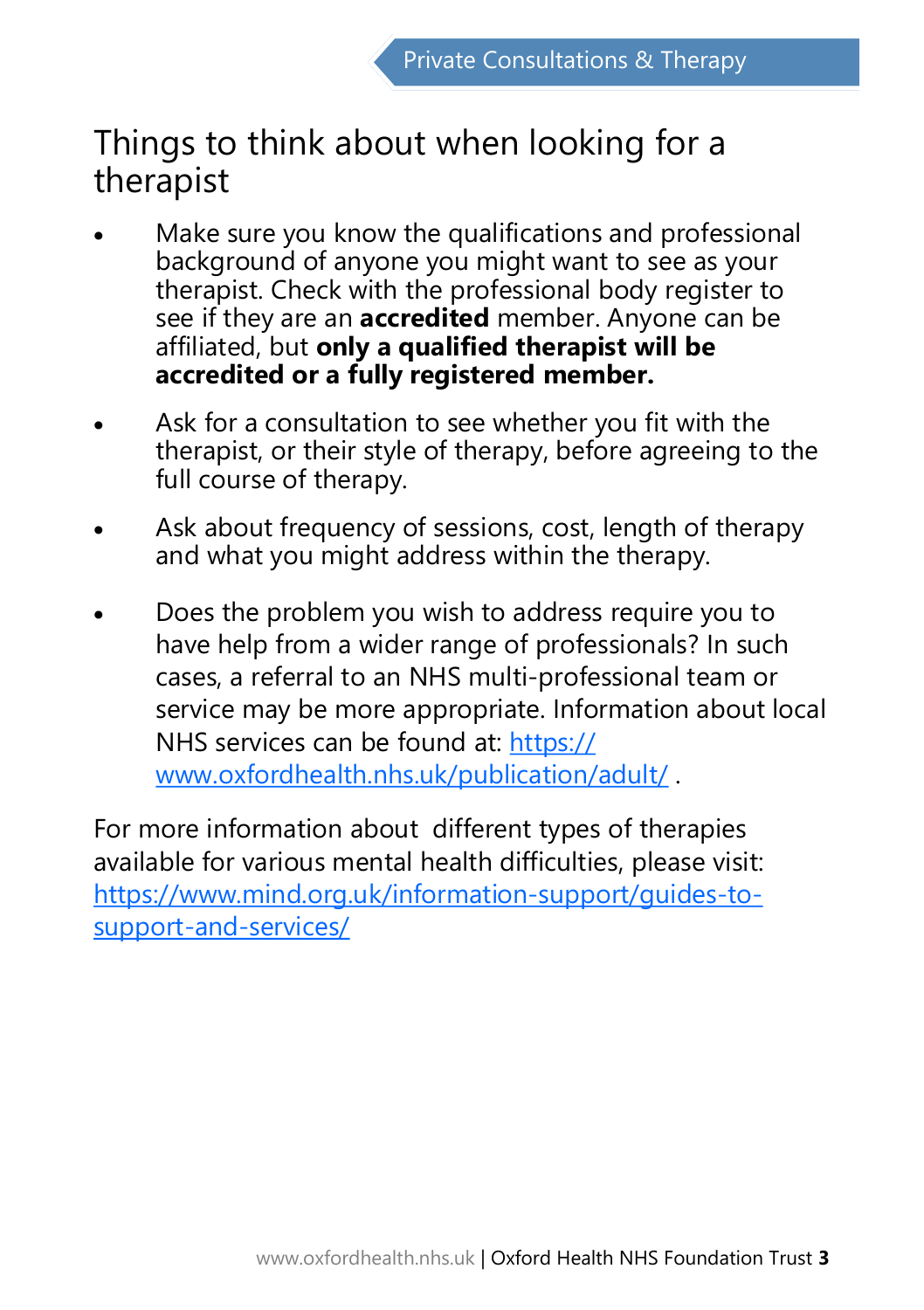## National Agencies and Professional Bodies

Association for Cognitive Analytic Therapy (ACAT)  $\sqrt{m}$  www.acat.me.uk

Association for Family Therapy and Systemic Practice (AFT) www.aft.org.uk

British Association for Behavioural and Cognitive Psychotherapies (BABCP) <sup>1</sup> www.babcp.com / www.cbtregisteruk.com

British Association for Counselling and Psychotherapy (BACP) (Search for accredited members) www.bacp.co.uk

British Psychoanalytic Council (BPC) www.bpc.org.uk

British Psychological Society (BPS) www.bps.org.uk

British Psychotherapy Foundation (BPF)  $\Diamond$  www.britishpsychotherapyfoundation.org.uk

EMDR UK Association <sup></sub><sup>®</sup> www.emdrassociation.org.uk</sup>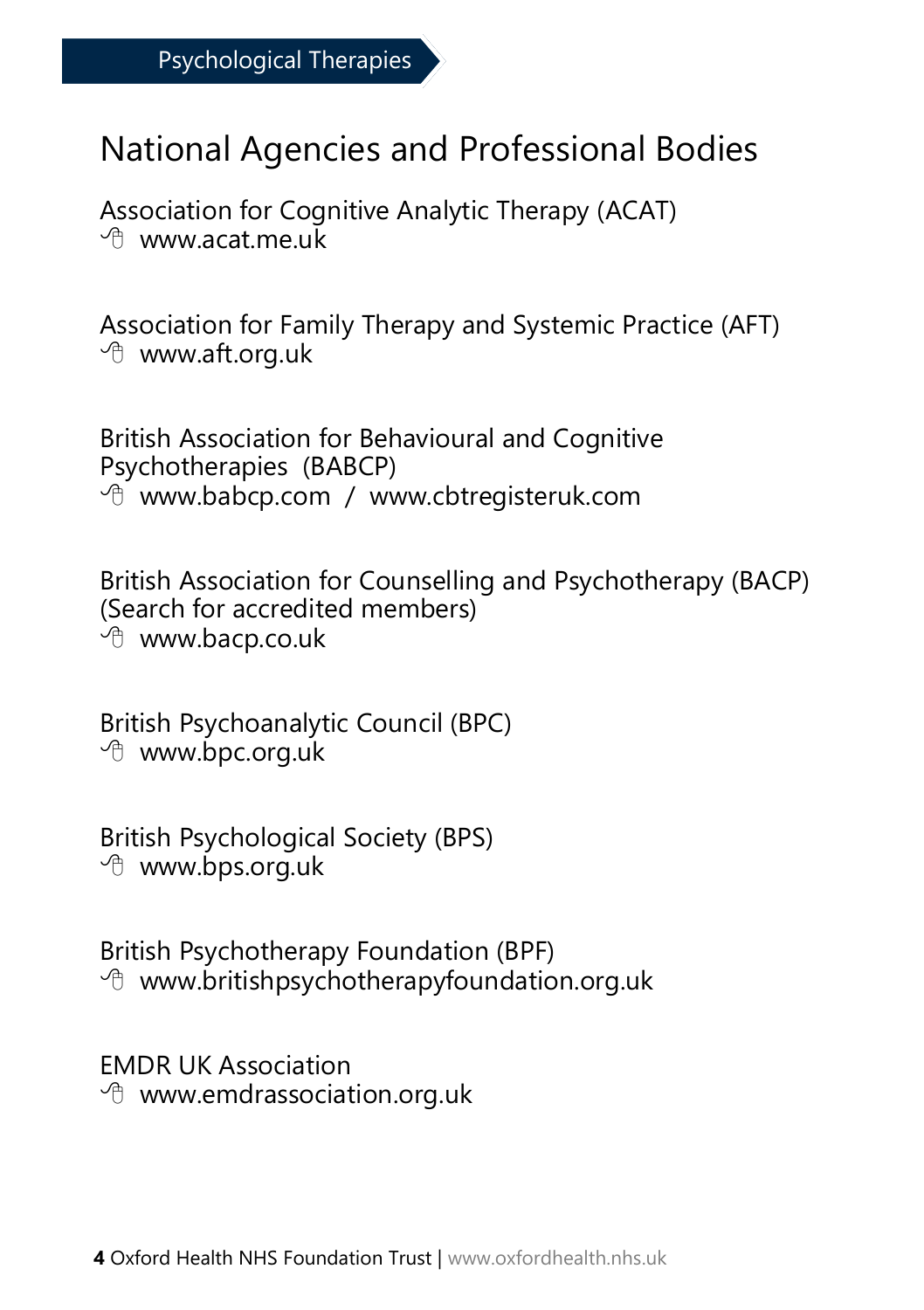Institute of Group Analysis www.groupanalysis.org

International Society of Schema Therapy (ISST) www.schematherapysociety.org

Society for Dialectical Behaviour Therapy (SfDBT) www.sfdbt.org

The Private Psychotherapy Service: Tavistock Society of Psychotherapists.

www.tpps.org.uk

UK Council for Psychotherapy (UKCP) www.psychotherapy.org.uk

NHS

For further information about what services and treatments are available on the NHS in Buckinghamshire, please contact the Healthy Minds service.

Healthy Minds <sup>th</sup> https://www.oxfordhealth.nhs.uk/healthyminds/ Call: 01865 901 600

We hope that this leaflet has been a helpful tool to support you, should you wish to access therapy privately.